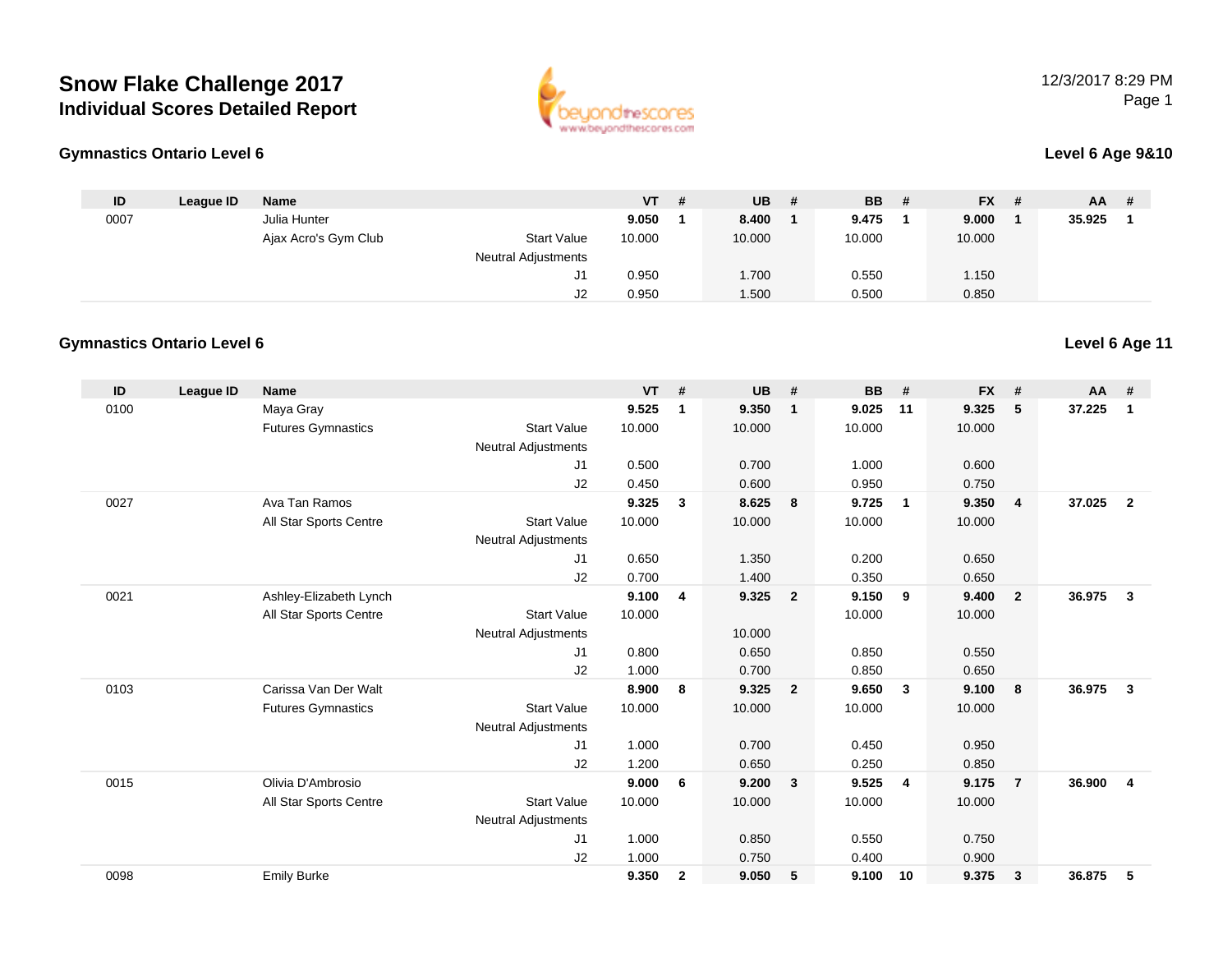

|      | <b>Futures Gymnastics</b> | <b>Start Value</b><br><b>Neutral Adjustments</b> | 10.000 |                         | 10.000   |                | 10.000   |                         | 10.000 |                         |        |                |
|------|---------------------------|--------------------------------------------------|--------|-------------------------|----------|----------------|----------|-------------------------|--------|-------------------------|--------|----------------|
|      |                           | J1                                               | 0.700  |                         | 0.850    |                | 0.900    |                         | 0.550  |                         |        |                |
|      |                           | J2                                               | 0.600  |                         | 1.050    |                | 0.900    |                         | 0.700  |                         |        |                |
| 0023 | Shemiah Ranger            |                                                  | 9.025  | 5                       | 8.775    | $\overline{7}$ | 9.425    | 5                       | 9.450  | $\overline{\mathbf{1}}$ | 36.675 | 6              |
|      | All Star Sports Centre    | <b>Start Value</b>                               | 10.000 |                         | 10.000   |                | 10.000   |                         | 10.000 |                         |        |                |
|      |                           | <b>Neutral Adjustments</b>                       |        |                         |          |                |          |                         |        |                         |        |                |
|      |                           | J1                                               | 1.000  |                         | 1.300    |                | 0.550    |                         | 0.600  |                         |        |                |
|      |                           | J2                                               | 0.950  |                         | 1.150    |                | 0.600    |                         | 0.500  |                         |        |                |
| 0158 | Chloe McIntyre            |                                                  | 9.100  | $\overline{\mathbf{4}}$ | 9.150 4  |                | 9.275    | $\overline{\mathbf{8}}$ | 9.100  | 8                       | 36.625 | $\overline{7}$ |
|      | <b>Gymnastics Energy</b>  | <b>Start Value</b>                               | 10.000 |                         | 10.000   |                | 10.000   |                         | 10.000 |                         |        |                |
|      |                           | Neutral Adjustments                              |        |                         |          |                |          |                         |        |                         |        |                |
|      |                           | J1                                               | 0.900  |                         | 0.850    |                | 0.650    |                         | 0.850  |                         |        |                |
|      |                           | J2                                               | 0.900  |                         | 0.850    |                | 0.800    |                         | 0.950  |                         |        |                |
| 0105 | Clara Oxley               |                                                  | 8.900  | 8                       | 8.925    | 6              | 9.325    | $\overline{7}$          | 9.225  | 6                       | 36.375 | 8              |
|      | <b>Futures Gymnastics</b> | <b>Start Value</b>                               | 10.000 |                         | 10.000   |                | 10.000   |                         | 10.000 |                         |        |                |
|      |                           | Neutral Adjustments                              |        |                         |          |                |          |                         |        |                         |        |                |
|      |                           | J1                                               | 1.100  |                         | 1.050    |                | 0.550    |                         | 0.700  |                         |        |                |
|      |                           | J2                                               | 1.100  |                         | 1.100    |                | 0.800    |                         | 0.850  |                         |        |                |
| 0159 | Natalie Wood              |                                                  | 8.975  | $\overline{7}$          | 8.300    | 9              | 9.700    | $\overline{2}$          | 8.725  | 10                      | 35.700 | 9              |
|      | <b>Gymnastics Energy</b>  | <b>Start Value</b>                               | 10.000 |                         | 10.000   |                | 10.000   |                         | 10.000 |                         |        |                |
|      |                           | Neutral Adjustments                              |        |                         |          |                |          |                         |        |                         |        |                |
|      |                           | J1                                               | 1.000  |                         | 1.800    |                | 0.300    |                         | 1.200  |                         |        |                |
|      |                           | J2                                               | 1.050  |                         | 1.600    |                | 0.300    |                         | 1.350  |                         |        |                |
| 0162 | Jorja Tallman             |                                                  | 8.500  | 10                      | 8.300    | 9              | 9.400    | 6                       | 8.925  | 9                       | 35.125 | 10             |
|      | <b>Gymnastics Energy</b>  | <b>Start Value</b>                               | 10.000 |                         | 10.000   |                | 10.000   |                         | 10.000 |                         |        |                |
|      |                           | <b>Neutral Adjustments</b>                       |        |                         |          |                |          |                         |        |                         |        |                |
|      |                           | J1                                               | 1.500  |                         | 1.650    |                | 0.700    |                         | 0.950  |                         |        |                |
|      |                           | J2                                               | 1.500  |                         | 1.750    |                | 0.500    |                         | 1.200  |                         |        |                |
| 0214 | Paige JnBaptiste          |                                                  | 8.800  | 9                       | 7.500 10 |                | 8.800 12 |                         | 8.925  | 9                       | 34.025 | 11             |
|      | Northumberland            | <b>Start Value</b>                               | 10.000 |                         | 10.000   |                | 10.000   |                         | 10.000 |                         |        |                |
|      |                           | <b>Neutral Adjustments</b>                       |        |                         |          |                |          |                         |        |                         |        |                |
|      |                           | J1                                               | 1.200  |                         | 2.500    |                | 1.200    |                         | 1.050  |                         |        |                |
|      |                           | J2                                               | 1.200  |                         | 2.500    |                | 1.200    |                         | 1.100  |                         |        |                |

**Gymnastics Ontario Level 6**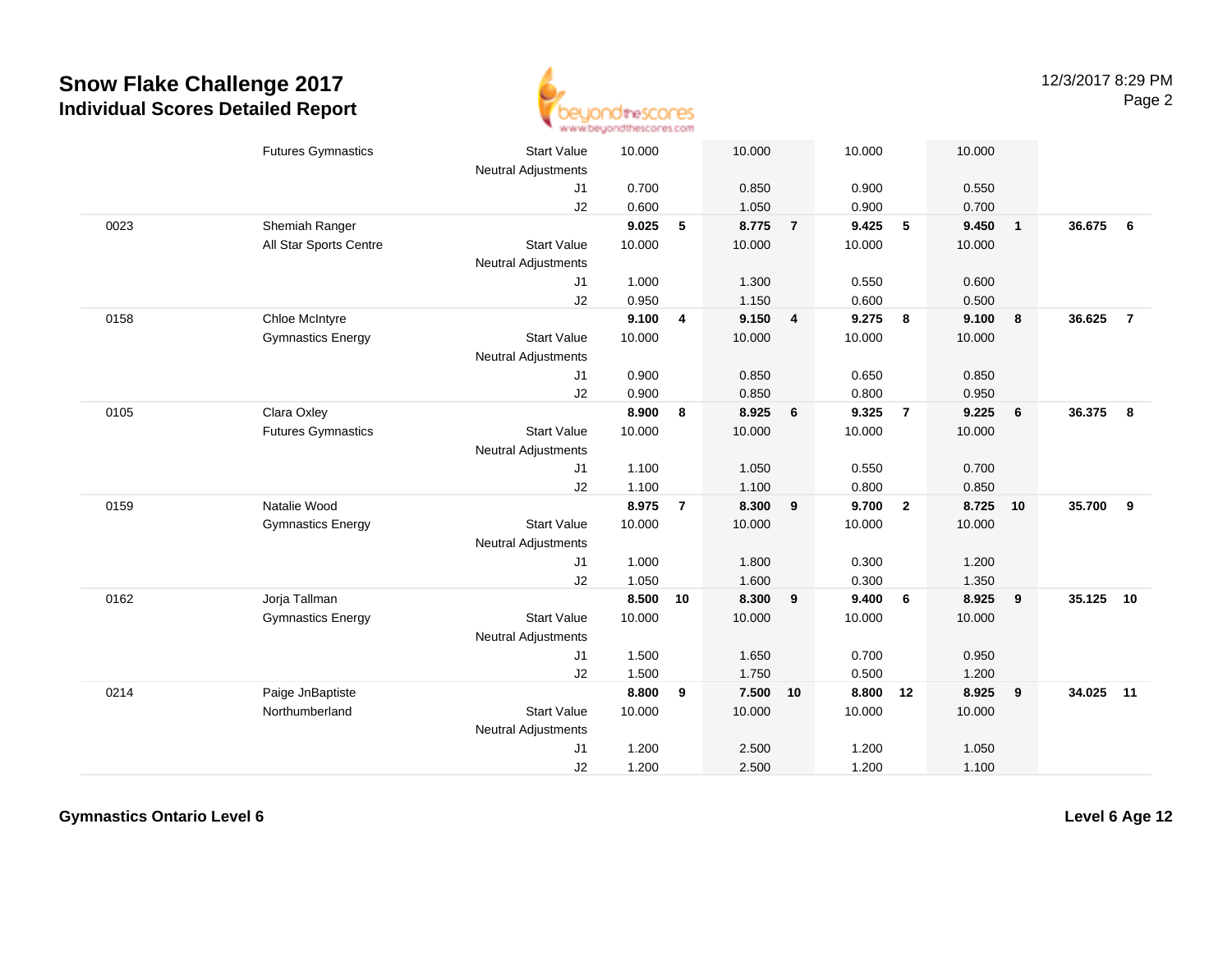

|      |                  |                                |                                  | an an aaronadhuu uman sinast |                |           |                         |           |                         |           |                         |        |                |
|------|------------------|--------------------------------|----------------------------------|------------------------------|----------------|-----------|-------------------------|-----------|-------------------------|-----------|-------------------------|--------|----------------|
| ID   | <b>League ID</b> | Name                           |                                  | VT                           | #              | <b>UB</b> | #                       | <b>BB</b> | #                       | <b>FX</b> | #                       | AA     | #              |
| 0006 |                  | Jenna Nyberg                   |                                  | 9.500                        | $\mathbf{2}$   | 8.875     | $\overline{\mathbf{3}}$ | 9.525     | $\mathbf{3}$            | 9.125     | $6\phantom{1}6$         | 37.025 | $\mathbf{1}$   |
|      |                  | Ajax Acro's Gym Club           | <b>Start Value</b>               | 10.000                       |                | 10.000    |                         | 10.000    |                         | 10.000    |                         |        |                |
|      |                  |                                | <b>Neutral Adjustments</b>       |                              |                |           |                         |           |                         |           |                         |        |                |
|      |                  |                                | J1                               | 0.400                        |                | 1.100     |                         | 0.500     |                         | 0.850     |                         |        |                |
|      |                  |                                | J2                               | 0.600                        |                | 1.150     |                         | 0.450     |                         | 0.900     |                         |        |                |
| 0102 |                  | <b>Brianna Masellis-Whitty</b> |                                  | 8.900                        | $\overline{7}$ | 8.750     | $\overline{\mathbf{4}}$ | 9.550     | $\overline{2}$          | 9.500     | $\overline{2}$          | 36.700 | $\overline{2}$ |
|      |                  | <b>Futures Gymnastics</b>      | <b>Start Value</b>               | 10.000                       |                | 10.000    |                         | 10.000    |                         | 10.000    |                         |        |                |
|      |                  |                                | <b>Neutral Adjustments</b>       |                              |                |           |                         |           |                         |           |                         |        |                |
|      |                  |                                | J1                               | 1.000                        |                | 1.300     |                         | 0.500     |                         | 0.500     |                         |        |                |
|      |                  |                                | J2                               | 1.200                        |                | 1.200     |                         | 0.400     |                         | 0.500     |                         |        |                |
| 0101 |                  | Sage Knights                   |                                  | 9.100                        | 4              | 8.675     | 6                       | 9.625     | $\overline{\mathbf{1}}$ | 9.250     | $\overline{\mathbf{4}}$ | 36.650 | $\mathbf{3}$   |
|      |                  | <b>Futures Gymnastics</b>      | <b>Start Value</b>               | 10.000                       |                | 10.000    |                         | 10.000    |                         | 10.000    |                         |        |                |
|      |                  |                                | Neutral Adjustments              |                              |                |           |                         |           |                         |           |                         |        |                |
|      |                  |                                | J1                               | 0.800                        |                | 1.350     |                         | 0.350     |                         | 0.800     |                         |        |                |
|      |                  |                                | J2                               | 1.000                        |                | 1.300     |                         | 0.400     |                         | 0.700     |                         |        |                |
| 0217 |                  | <b>Brianna Cocco</b>           |                                  | 9.425                        | $\mathbf{3}$   | 9.150     | $\overline{1}$          | 8.750 10  |                         | 9.275     | $\overline{\mathbf{3}}$ | 36,600 | $\overline{4}$ |
|      |                  | <b>Gymnastics Energy</b>       | <b>Start Value</b>               | 10.000                       |                | 10.000    |                         | 10.000    |                         | 10.000    |                         |        |                |
|      |                  |                                | <b>Neutral Adjustments</b>       |                              |                |           |                         |           |                         |           |                         |        |                |
|      |                  |                                | J1                               | 0.550                        |                | 0.850     |                         | 1.400     |                         | 0.650     |                         |        |                |
|      |                  |                                | J2                               | 0.600                        |                | 0.850     |                         | 1.100     |                         | 0.800     |                         |        |                |
| 0026 |                  | Kennedi Stevenson              |                                  | 9.600                        | $\mathbf{1}$   | 7.400     | 10                      | 9.375     | 5                       | 9.525     | $\overline{1}$          | 35.900 | 5              |
|      |                  | All Star Sports Centre         | <b>Start Value</b>               | 10.000                       |                | 10.000    |                         | 10.000    |                         | 10.000    |                         |        |                |
|      |                  |                                | <b>Neutral Adjustments</b>       |                              |                |           |                         |           |                         |           |                         |        |                |
|      |                  |                                | J1                               | 0.400                        |                | 2.600     |                         | 0.750     |                         | 0.400     |                         |        |                |
|      |                  |                                | J2                               | 0.400                        |                | 2.600     |                         | 0.500     |                         | 0.550     |                         |        |                |
| 0004 |                  | <b>Hailey Maguire</b>          |                                  | 9.000                        | 5              | 8.700     | $-5$                    | 9.475     | $\overline{4}$          | 8.600     | 11                      | 35.775 | 6              |
|      |                  | Ajax Acro's Gym Club           | <b>Start Value</b>               | 10.000                       |                | 10.000    |                         | 10.000    |                         | 10.000    |                         |        |                |
|      |                  |                                | <b>Neutral Adjustments</b>       |                              |                |           |                         |           |                         |           |                         |        |                |
|      |                  |                                | J1                               | 0.950                        |                | 1.300     |                         | 0.650     |                         | 1.500     |                         |        |                |
|      |                  |                                | J2                               | 1.050                        |                | 1.300     |                         | 0.400     |                         | 1.300     |                         |        |                |
| 0014 |                  | Mikayla Clements               |                                  | 8.900                        | $\overline{7}$ | 9.000     | $\overline{2}$          | 8.425     | $-11$                   | 9.225     | 5                       | 35.550 | $\overline{7}$ |
|      |                  | All Star Sports Centre         | <b>Start Value</b>               | 10.000                       |                | 10.000    |                         | 10.000    |                         | 10.000    |                         |        |                |
|      |                  |                                | <b>Neutral Adjustments</b>       | 1.000                        |                | 1.000     |                         | 1.750     |                         | 0.850     |                         |        |                |
|      |                  |                                | J1<br>J2                         | 1.200                        |                | 1.000     |                         | 1.400     |                         | 0.700     |                         |        |                |
| 0213 |                  | Cruz Nevin                     |                                  | 9.100                        |                | 8.100     |                         | 9.350     | 6                       | 8.800     |                         | 35.350 | 8              |
|      |                  | Northumberland                 | <b>Start Value</b>               | 10.000                       | 4              | 10.000    | 8                       | 10.000    |                         | 10.000    | $\boldsymbol{9}$        |        |                |
|      |                  |                                |                                  |                              |                |           |                         |           |                         |           |                         |        |                |
|      |                  |                                | <b>Neutral Adjustments</b><br>J1 | 0.900                        |                | 2.000     |                         | 0.650     |                         | 1.200     |                         |        |                |
|      |                  |                                |                                  |                              |                |           |                         |           |                         |           |                         |        |                |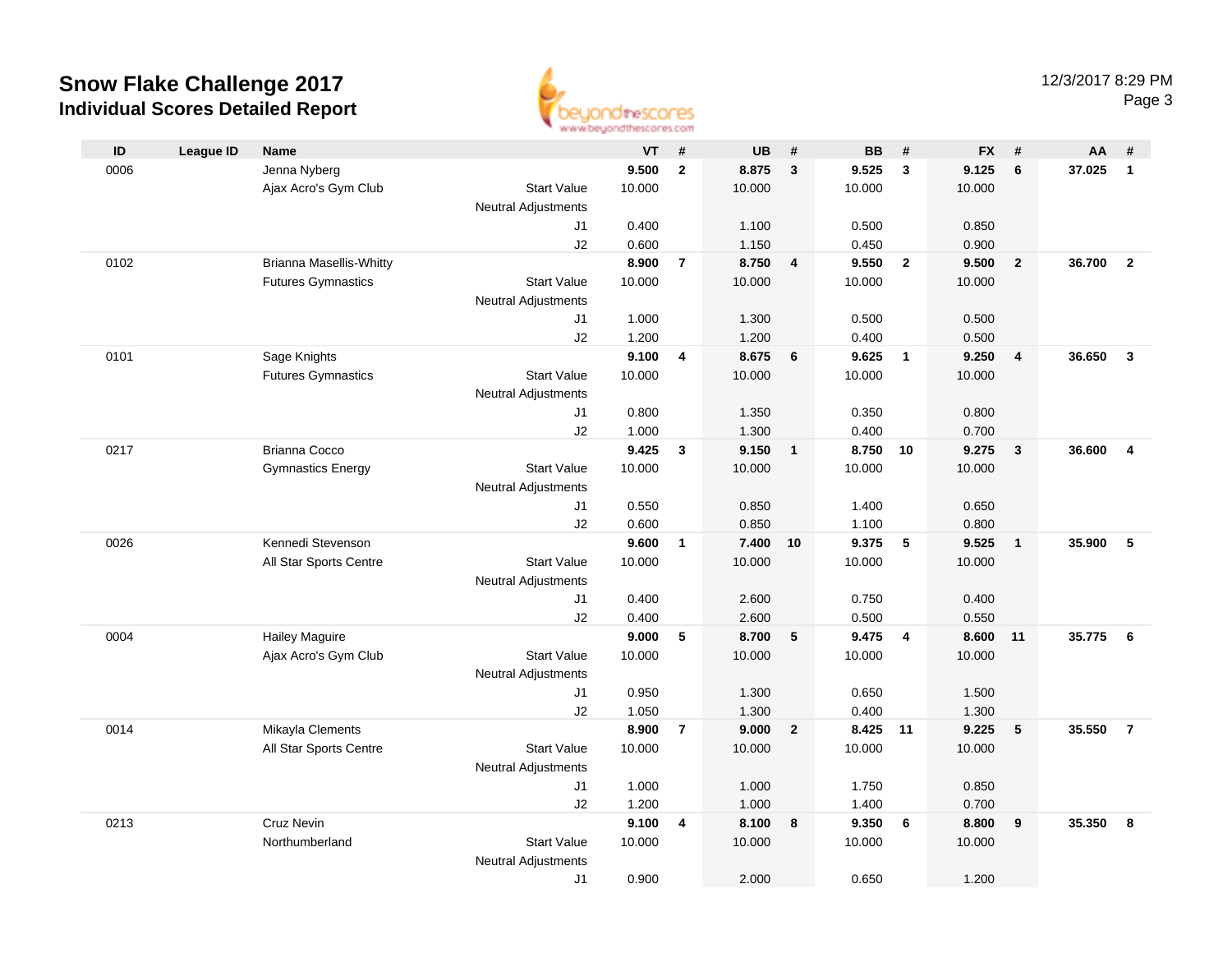

|      |                                   | J2                         | 0.900     |   | 1.800    |                | 0.650     |   | 1.200    |                |           |  |
|------|-----------------------------------|----------------------------|-----------|---|----------|----------------|-----------|---|----------|----------------|-----------|--|
| 0005 | Mia Mosgopoulos                   |                            | 8.975     | 6 | 8.450    | $\overline{7}$ | $9.125$ 9 |   | 8.625 10 |                | 35.175 9  |  |
|      | Ajax Acro's Gym Club              | <b>Start Value</b>         | 10.000    |   | 10.000   |                | 10.000    |   | 10.000   |                |           |  |
|      |                                   | <b>Neutral Adjustments</b> |           |   |          |                |           |   |          |                |           |  |
|      |                                   | J <sub>1</sub>             | 1.050     |   | 1.600    |                | 1.000     |   | 1.550    |                |           |  |
|      |                                   | J2                         | 1.000     |   | 1.500    |                | 0.750     |   | 1.200    |                |           |  |
| 0163 | Ava Tsilibanis                    |                            | 8.775 8   |   | 7.900 9  |                | 9.225     | 7 | 8.850    | 8              | 34.750 10 |  |
|      | <b>Gymnastics Energy</b>          | Start Value                | 10.000    |   | 10.000   |                | 10.000    |   | 10.000   |                |           |  |
|      |                                   | <b>Neutral Adjustments</b> |           |   |          |                |           |   |          |                |           |  |
|      |                                   | J <sub>1</sub>             | 1.100     |   | 2.200    |                | 0.800     |   | 1.200    |                |           |  |
|      |                                   | J2                         | 1.350     |   | 2.000    |                | 0.750     |   | 1.100    |                |           |  |
| 0187 | Jennifer Brezik                   |                            | $8.200$ 9 |   | 7.400 10 |                | $9.175$ 8 |   | 9.050    | $\overline{7}$ | 33.825 11 |  |
|      | <b>Infinity Gymnastics Centre</b> | Start Value                | 10.000    |   | 9.900    |                | 10.000    |   | 10.000   |                |           |  |
|      |                                   | <b>Neutral Adjustments</b> |           |   |          |                |           |   |          |                |           |  |
|      |                                   | J1                         | 1.900     |   | 2.500    |                | 0.800     |   | 0.900    |                |           |  |
|      |                                   | J2                         | 1.700     |   | 2.500    |                | 0.850     |   | 1.000    |                |           |  |

#### **Gymnastics Ontario Level 6**

| ID   | League ID | Name                      |                            | <b>VT</b> | #              | <b>UB</b> | #                       | <b>BB</b> | #              | <b>FX</b> | #            | AA     | - #            |
|------|-----------|---------------------------|----------------------------|-----------|----------------|-----------|-------------------------|-----------|----------------|-----------|--------------|--------|----------------|
| 0024 |           | Lyndsey Reid              |                            | 9.475     | $\mathbf{3}$   | 8.900     | $\overline{\mathbf{2}}$ | 9.675     | $\overline{2}$ | 9.350     | $\mathbf{2}$ | 37.400 |                |
|      |           | All Star Sports Centre    | <b>Start Value</b>         | 10.000    |                | 10.000    |                         | 10.000    |                | 10.000    |              |        |                |
|      |           |                           | <b>Neutral Adjustments</b> |           |                |           |                         |           |                |           |              |        |                |
|      |           |                           | J1                         | 0.500     |                | 1.200     |                         | 0.300     |                | 0.600     |              |        |                |
|      |           |                           | J2                         | 0.550     |                | 1.000     |                         | 0.350     |                | 0.700     |              |        |                |
| 0003 |           | <b>Maiden Fernandes</b>   |                            | 9.625     | 1              | 9.075     | $\overline{\mathbf{1}}$ | 9.700     | -1             | 8.950     | 5            | 37.350 | $\overline{2}$ |
|      |           | Ajax Acro's Gym Club      | <b>Start Value</b>         | 10.000    |                | 10.000    |                         | 10.000    |                | 10.000    |              |        |                |
|      |           |                           | Neutral Adjustments        |           |                |           |                         |           |                |           |              |        |                |
|      |           |                           | J1                         | 0.350     |                | 0.950     |                         | 0.200     |                | 0.900     |              |        |                |
|      |           |                           | J2                         | 0.400     |                | 0.900     |                         | 0.400     |                | 1.200     |              |        |                |
| 0012 |           | Sofia Mariani             |                            | 9.500     | $\overline{2}$ | 8.875     | $\overline{\mathbf{3}}$ | 9.500     | 3              | 9.375     | $\mathbf{1}$ | 37.250 | 3              |
|      |           | All Star Sports Centre    | <b>Start Value</b>         | 10.000    |                | 9.900     |                         | 10.000    |                | 10.000    |              |        |                |
|      |           |                           | <b>Neutral Adjustments</b> |           |                |           |                         |           |                |           |              |        |                |
|      |           |                           | J1                         | 0.400     |                | 1.100     |                         | 0.400     |                | 0.550     |              |        |                |
|      |           |                           | J2                         | 0.600     |                | 0.950     |                         | 0.600     |                | 0.700     |              |        |                |
| 0104 |           | <b>Emily Dos Santos</b>   |                            | 8.450     | - 6            | 8.400     | $\overline{4}$          | 9.500     | 3              | 9.250     | 3            | 35.600 | 4              |
|      |           | <b>Futures Gymnastics</b> | <b>Start Value</b>         | 10.000    |                | 10.000    |                         | 10.000    |                | 10.000    |              |        |                |
|      |           |                           | <b>Neutral Adjustments</b> |           |                |           |                         |           |                |           |              |        |                |
|      |           |                           | J1                         | 1.400     |                | 1.700     |                         | 0.600     |                | 0.800     |              |        |                |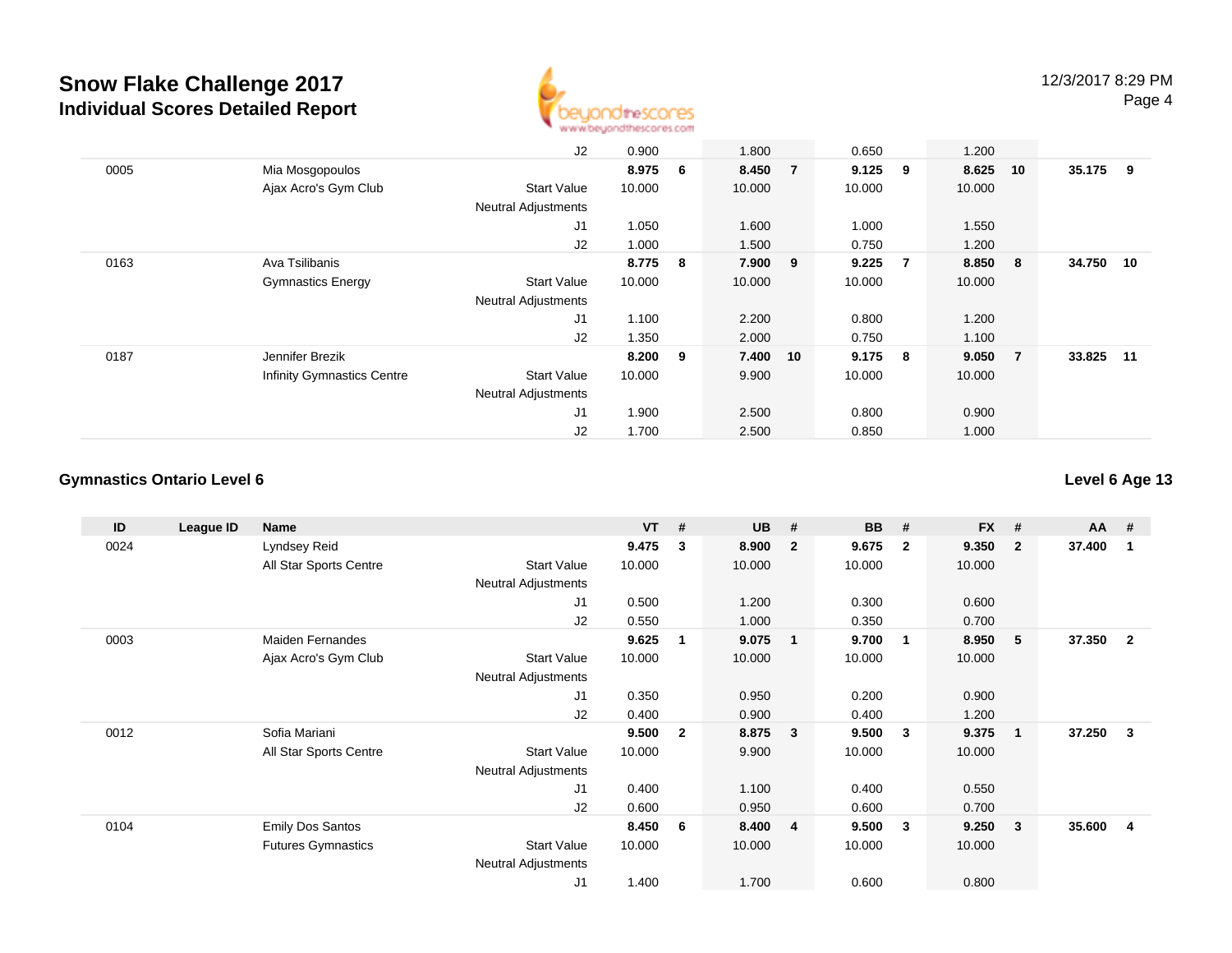

|      |                                 | J2                         | 1.700  |    | 1.500   | 0.400   |   | 0.700  |                |          |                |
|------|---------------------------------|----------------------------|--------|----|---------|---------|---|--------|----------------|----------|----------------|
| 0029 | Arianna Sprovieri               |                            | 8.800  | 5  | 8.275 5 | 9.4004  |   | 9.025  | $\overline{4}$ | 35.500 5 |                |
|      | All Star Sports Centre          | <b>Start Value</b>         | 10.000 |    | 10.000  | 10.000  |   | 10.000 |                |          |                |
|      |                                 | <b>Neutral Adjustments</b> |        |    |         |         |   |        |                |          |                |
|      |                                 | J1                         | 1.200  |    | 1.700   | 0.700   |   | 1.150  |                |          |                |
|      |                                 | J2                         | 1.200  |    | 1.750   | 0.500   |   | 0.800  |                |          |                |
| 0181 | Gabrielle Hopkins               |                            | 8.975  | 4  | 7.850 6 | 9.300   | 5 | 8.850  | 6              | 34.975   | 6              |
|      | Hanover Aerials Gymnastics Club | <b>Start Value</b>         | 10.000 |    | 9.500   | 10.000  |   | 10.000 |                |          |                |
|      |                                 | <b>Neutral Adjustments</b> |        |    |         |         |   |        |                |          |                |
|      |                                 | J1                         | 1.100  |    | 1.800   | 0.600   |   | 1.200  |                |          |                |
|      |                                 | J2                         | 0.950  |    | 1.500   | 0.800   |   | 1.100  |                |          |                |
| 0180 | Erica Alonso                    |                            | 8.350  | -7 | 7.750 7 | 8.550 6 |   | 8.575  | $\overline{7}$ | 33.225   | $\overline{7}$ |
|      | Hanover Aerials Gymnastics Club | <b>Start Value</b>         | 10.000 |    | 10.000  | 10.000  |   | 10.000 |                |          |                |
|      |                                 | <b>Neutral Adjustments</b> |        |    |         |         |   |        |                |          |                |
|      |                                 | J1                         | 1.700  |    | 2.300   | 1.350   |   | 1.250  |                |          |                |
|      |                                 | J2                         | 1.600  |    | 2.200   | 1.550   |   | 1.600  |                |          |                |

#### **Gymnastics Ontario Level 6**

| ID   | League ID | Name                        |                            | <b>VT</b> | #            | <b>UB</b> | #                       | <b>BB</b> | #              | <b>FX</b> | #              | $AA$ # |                |
|------|-----------|-----------------------------|----------------------------|-----------|--------------|-----------|-------------------------|-----------|----------------|-----------|----------------|--------|----------------|
| 0108 |           | Emma Nielsen                |                            | 9.575     | 1            | 9.100     | $\overline{\mathbf{1}}$ | 9.575     | 3              | 9.025     | 6              | 37.275 |                |
|      |           | <b>Futures Gymnastics</b>   | <b>Start Value</b>         | 10.000    |              | 10.000    |                         | 10.000    |                | 10.000    |                |        |                |
|      |           |                             | <b>Neutral Adjustments</b> |           |              |           |                         |           |                |           |                |        |                |
|      |           |                             | J1                         | 0.400     |              | 0.900     |                         | 0.400     |                | 0.900     |                |        |                |
|      |           |                             | J2                         | 0.450     |              | 0.900     |                         | 0.450     |                | 1.050     |                |        |                |
| 0061 |           | Michaela Moreau             |                            | 9.500     | $\mathbf{2}$ | 8.800     | $\overline{4}$          | 9.475     | $\overline{4}$ | 9.175     | 4              | 36.950 | $\overline{2}$ |
|      |           | <b>Champions Gymnastics</b> | <b>Start Value</b>         | 10.000    |              | 10.000    |                         | 10.000    |                | 10.000    |                |        |                |
|      |           |                             | Neutral Adjustments        |           |              |           |                         |           |                |           |                |        |                |
|      |           |                             | J1                         | 0.450     |              | 1.200     |                         | 0.600     |                | 0.750     |                |        |                |
|      |           |                             | J2                         | 0.550     |              | 1.200     |                         | 0.450     |                | 0.900     |                |        |                |
| 0010 |           | Meagan Beffort              |                            | 8.800     | 8            | 9.000     | $\overline{\mathbf{2}}$ | 9.350     | - 6            | 9.025     | 6              | 36.175 | 3              |
|      |           | All Star Sports Centre      | <b>Start Value</b>         | 10.000    |              | 10.000    |                         | 10.000    |                | 10.000    |                |        |                |
|      |           |                             | Neutral Adjustments        |           |              |           |                         |           |                |           |                |        |                |
|      |           |                             | J1                         | 1.100     |              | 1.100     |                         | 0.550     |                | 0.950     |                |        |                |
|      |           |                             | J2                         | 1.300     |              | 0.900     |                         | 0.750     |                | 1.000     |                |        |                |
| 0056 |           | Lina Attard                 |                            | 9.000     | 7            | 8.925     | $\overline{\mathbf{3}}$ | 9.250     | -7             | 9.000     | $\overline{7}$ | 36.175 | 3              |
|      |           | <b>Champions Gymnastics</b> | Start Value                | 10.000    |              | 10.000    |                         | 10.000    |                | 10.000    |                |        |                |
|      |           |                             | <b>Neutral Adjustments</b> |           |              |           |                         |           |                |           |                |        |                |
|      |           |                             | J <sub>1</sub>             | 0.900     |              | 1.100     |                         | 0.850     |                | 0.850     |                |        |                |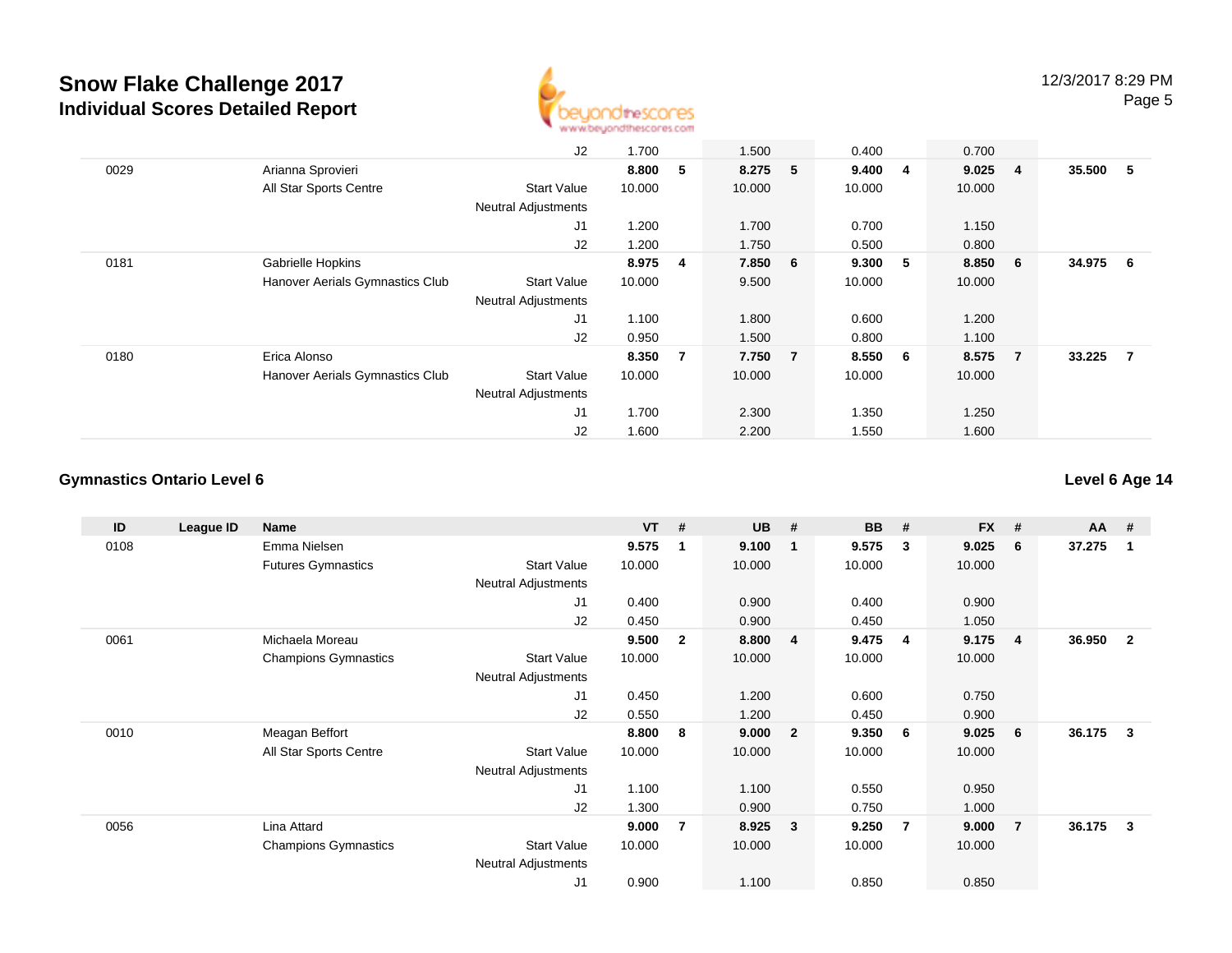

|      |                                 | J2                         | 1.100  |    | 1.050    |                | 0.650    |                         | 1.150  |                |        |                |
|------|---------------------------------|----------------------------|--------|----|----------|----------------|----------|-------------------------|--------|----------------|--------|----------------|
| 0002 | Rebekah Robinson                |                            | 9.350  | 4  | 8.675    | 6              | 8.675    | 10                      | 9.325  | $\overline{2}$ | 36.025 | $\overline{4}$ |
|      | Ajax Acro's Gym Club            | <b>Start Value</b>         | 10.000 |    | 10.000   |                | 10.000   |                         | 10.000 |                |        |                |
|      |                                 | Neutral Adjustments        |        |    |          |                |          |                         |        |                |        |                |
|      |                                 | J1                         | 0.600  |    | 1.350    |                | 1.350    |                         | 0.650  |                |        |                |
|      |                                 | J2                         | 0.700  |    | 1.300    |                | 1.300    |                         | 0.700  |                |        |                |
| 0196 | <b>Bailey Spring</b>            |                            | 9.075  | 6  | 8.200    | $\overline{7}$ | 9.625    | $\overline{\mathbf{1}}$ | 9.100  | 5              | 36,000 | 5              |
|      | Infinity Gymnastics Centre      | <b>Start Value</b>         | 10.000 |    | 10.000   |                | 10.000   |                         | 10.000 |                |        |                |
|      |                                 | <b>Neutral Adjustments</b> |        |    |          |                |          |                         |        |                |        |                |
|      |                                 | J1                         | 0.900  |    | 1.800    |                | 0.350    |                         | 0.850  |                |        |                |
|      |                                 | J2                         | 0.950  |    | 1.800    |                | 0.400    |                         | 0.950  |                |        |                |
| 0150 | Kelsie Czegeny                  |                            | 9.475  | 3  | 7.600    | 9              | 9.225    | 8                       | 9.300  | $\mathbf{3}$   | 35.600 | 6              |
|      | <b>Gymnastics Energy</b>        | <b>Start Value</b>         | 10.000 |    | 9.200    |                | 10.000   |                         | 10.000 |                |        |                |
|      |                                 | <b>Neutral Adjustments</b> |        |    |          |                |          |                         |        |                |        |                |
|      |                                 | J <sub>1</sub>             | 0.500  |    | 1.500    |                | 0.750    |                         | 0.650  |                |        |                |
|      |                                 | J2                         | 0.550  |    | 1.700    |                | 0.800    |                         | 0.750  |                |        |                |
| 0030 | Kaylie DeRidder                 |                            | 8.425  | 10 | 8.750    | 5              | 9.600    | $\overline{2}$          | 8.425  | 9              | 35.200 | $\overline{7}$ |
|      | All Star Sports Centre          | <b>Start Value</b>         | 10.000 |    | 10.000   |                | 10.000   |                         | 9.500  |                |        |                |
|      |                                 | <b>Neutral Adjustments</b> |        |    |          |                |          |                         |        |                |        |                |
|      |                                 | J1                         | 1.550  |    | 1.300    |                | 0.400    |                         | 0.950  |                |        |                |
|      |                                 | J2                         | 1.600  |    | 1.200    |                | 0.400    |                         | 1.200  |                |        |                |
| 0013 | Alexandra Vetro                 |                            | 9.275  | 5  | 6.500    | 10             | 9.375    | $-5$                    | 9.550  | $\overline{1}$ | 34.700 | 8              |
|      | All Star Sports Centre          | <b>Start Value</b>         | 10.000 |    | 9.500    |                | 10.000   |                         | 10.000 |                |        |                |
|      |                                 | <b>Neutral Adjustments</b> |        |    |          |                |          |                         |        |                |        |                |
|      |                                 | J1                         | 0.700  |    | 3.000    |                | 0.700    |                         | 0.350  |                |        |                |
|      |                                 | J2                         | 0.750  |    | 3.000    |                | 0.550    |                         | 0.550  |                |        |                |
| 0179 | <b>Triena Dietz</b>             |                            | 8.800  | 8  | 8.000    | 8              | 8.925    | 9                       | 8.800  | 8              | 34.525 | 9              |
|      | Hanover Aerials Gymnastics Club | <b>Start Value</b>         | 10.000 |    | 10.000   |                | 10.000   |                         | 10.000 |                |        |                |
|      |                                 | <b>Neutral Adjustments</b> |        |    |          |                |          |                         |        |                |        |                |
|      |                                 | J1                         | 1.200  |    | 1.900    |                | 1.000    |                         | 1.200  |                |        |                |
|      |                                 | J2                         | 1.200  |    | 2.100    |                | 1.150    |                         | 1.200  |                |        |                |
| 0211 | Chayse Palfi                    |                            | 8.650  | 9  | 5.350 11 |                | 8.500 11 |                         | 7.900  | 10             | 30.400 | 10             |
|      | Flip 'n' Wicked Gymnastics      | <b>Start Value</b>         | 10.000 |    | 8.700    |                | 10.000   |                         | 9.500  |                |        |                |
|      |                                 | Neutral Adjustments        |        |    |          |                |          |                         |        |                |        |                |
|      |                                 | J <sub>1</sub>             | 1.300  |    | 3.200    |                | 1.600    |                         | 1.650  |                |        |                |
|      |                                 | J2                         | 1.400  |    | 3.500    |                | 1.400    |                         | 1.550  |                |        |                |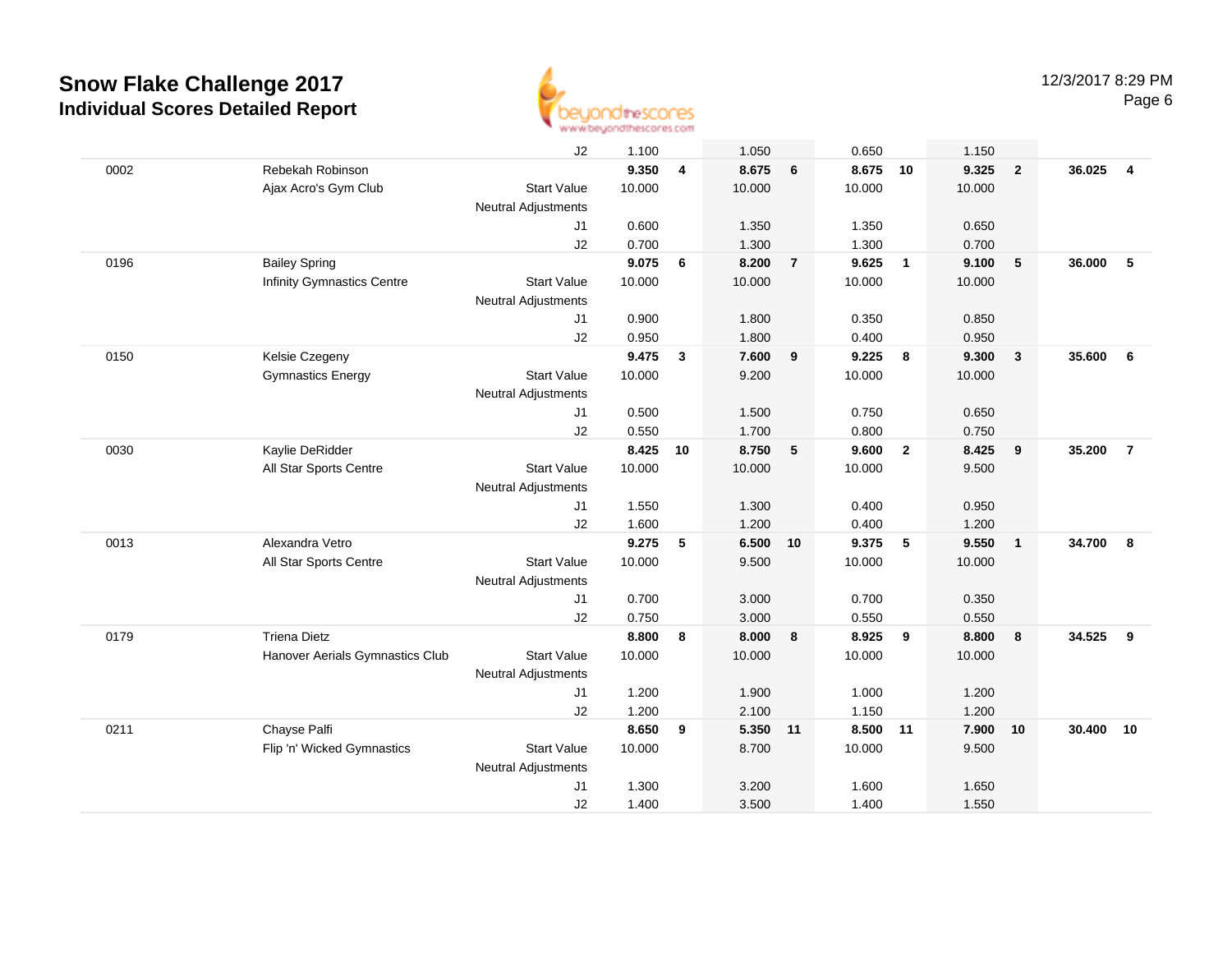

#### **Gymnastics Ontario Level 6**

| $\mathsf{ID}$ | <b>League ID</b> | Name                        |                            | <b>VT</b> | #              | <b>UB</b> | #                          | <b>BB</b> | #              | <b>FX</b> | #              | AA     | #                       |
|---------------|------------------|-----------------------------|----------------------------|-----------|----------------|-----------|----------------------------|-----------|----------------|-----------|----------------|--------|-------------------------|
| 0009          |                  | Tendo Barbirye              |                            | 9.200     | 5              | 9.325     | $\overline{2}$             | 9.775     | $\overline{1}$ | 9.500     | $\overline{2}$ | 37.800 | $\mathbf{1}$            |
|               |                  | All Star Sports Centre      | <b>Start Value</b>         | 10.000    |                | 10.000    |                            | 10.000    |                | 10.000    |                |        |                         |
|               |                  |                             | <b>Neutral Adjustments</b> |           |                |           |                            |           |                |           |                |        |                         |
|               |                  |                             | J1                         | 0.700     |                | 0.750     |                            | 0.300     |                | 0.450     |                |        |                         |
|               |                  |                             | J2                         | 0.900     |                | 0.600     |                            | 0.150     |                | 0.550     |                |        |                         |
| 0062          |                  | Karolina Wawrzyczek         |                            | 9.400     | $\overline{2}$ | 9.400     | $\overline{\phantom{0}}$ 1 | 9.450     | $\overline{4}$ | 9.550     | $\overline{1}$ | 37,800 | $\mathbf{1}$            |
|               |                  | <b>Champions Gymnastics</b> | <b>Start Value</b>         | 10.000    |                | 10.000    |                            | 10.000    |                | 10.000    |                |        |                         |
|               |                  |                             | <b>Neutral Adjustments</b> |           |                |           |                            |           |                |           |                |        |                         |
|               |                  |                             | J1                         | 0.600     |                | 0.650     |                            | 0.650     |                | 0.450     |                |        |                         |
|               |                  |                             | J2                         | 0.600     |                | 0.550     |                            | 0.450     |                | 0.450     |                |        |                         |
| 0057          |                  | Elyse Rahiri                |                            | 9.375     | $\mathbf{3}$   | 9.250     | $\overline{\mathbf{3}}$    | 9.425     | -5             | 9.250     | $\overline{4}$ | 37.300 | $\overline{2}$          |
|               |                  | <b>Champions Gymnastics</b> | <b>Start Value</b>         | 10.000    |                | 10.000    |                            | 10.000    |                | 10.000    |                |        |                         |
|               |                  |                             | <b>Neutral Adjustments</b> |           |                |           |                            |           |                |           |                |        |                         |
|               |                  |                             | J1                         | 0.650     |                | 0.700     |                            | 0.550     |                | 0.800     |                |        |                         |
|               |                  |                             | J2                         | 0.600     |                | 0.800     |                            | 0.600     |                | 0.700     |                |        |                         |
| 0165          |                  | Hannah Fowler               |                            | 9.350     | 4              | 9.200     | $\overline{4}$             | 9.375     | $\overline{7}$ | 9.225     | 5              | 37.150 | $\overline{\mathbf{3}}$ |
|               |                  | <b>Gymnastics Energy</b>    | <b>Start Value</b>         | 10.000    |                | 10.000    |                            | 10.000    |                | 10.000    |                |        |                         |
|               |                  |                             | <b>Neutral Adjustments</b> |           |                |           |                            |           |                |           |                |        |                         |
|               |                  |                             | J1                         | 0.700     |                | 0.900     |                            | 0.600     |                | 0.650     |                |        |                         |
|               |                  |                             | J2                         | 0.600     |                | 0.700     |                            | 0.650     |                | 0.900     |                |        |                         |
| 0164          |                  | Ava Tirpko                  |                            | 8.975     | $\overline{7}$ | 8.900     | 6                          | 9.625     | $\overline{2}$ | 9.350     | $\mathbf{3}$   | 36.850 | 4                       |
|               |                  | <b>Gymnastics Energy</b>    | <b>Start Value</b>         | 10.000    |                | 10.000    |                            | 10.000    |                | 10.000    |                |        |                         |
|               |                  |                             | <b>Neutral Adjustments</b> |           |                |           |                            |           |                |           |                |        |                         |
|               |                  |                             | J1                         | 1.000     |                | 1.100     |                            | 0.350     |                | 0.650     |                |        |                         |
|               |                  |                             | J2                         | 1.050     |                | 1.100     |                            | 0.400     |                | 0.650     |                |        |                         |
| 0058          |                  | Victoria Park               |                            | 9.200     | 5              | 9.025     | 5                          | 9.250     | 8              | 9.125     | 6              | 36.600 | 5                       |
|               |                  | <b>Champions Gymnastics</b> | <b>Start Value</b>         | 10.000    |                | 10.000    |                            | 10.000    |                | 10.000    |                |        |                         |
|               |                  |                             | <b>Neutral Adjustments</b> |           |                |           |                            |           |                |           |                |        |                         |
|               |                  |                             | J1                         | 0.700     |                | 0.950     |                            | 0.700     |                | 0.750     |                |        |                         |
|               |                  |                             | J2                         | 0.900     |                | 1.000     |                            | 0.800     |                | 1.000     |                |        |                         |
| 0059          |                  | Amy McHugh                  |                            | 9.550     | $\mathbf{1}$   | 8.600     | $\overline{7}$             | 9.500     | $\mathbf{3}$   | 8.700     | 8              | 36.350 | 6                       |
|               |                  | <b>Champions Gymnastics</b> | <b>Start Value</b>         | 10.000    |                | 10.000    |                            | 10.000    |                | 10.000    |                |        |                         |
|               |                  |                             | <b>Neutral Adjustments</b> |           |                |           |                            |           |                |           |                |        |                         |
|               |                  |                             | J <sub>1</sub>             | 0.400     |                | 1.450     |                            | 0.500     |                | 1.350     |                |        |                         |
|               |                  |                             | J2                         | 0.500     |                | 1.350     |                            | 0.500     |                | 1.250     |                |        |                         |
| 0192          |                  | Lucy Pothier                |                            | 9.125     | 6              | 8.500     | 8                          | 9.400     | 6              | 9.100     | $\overline{7}$ | 36.125 | $\overline{7}$          |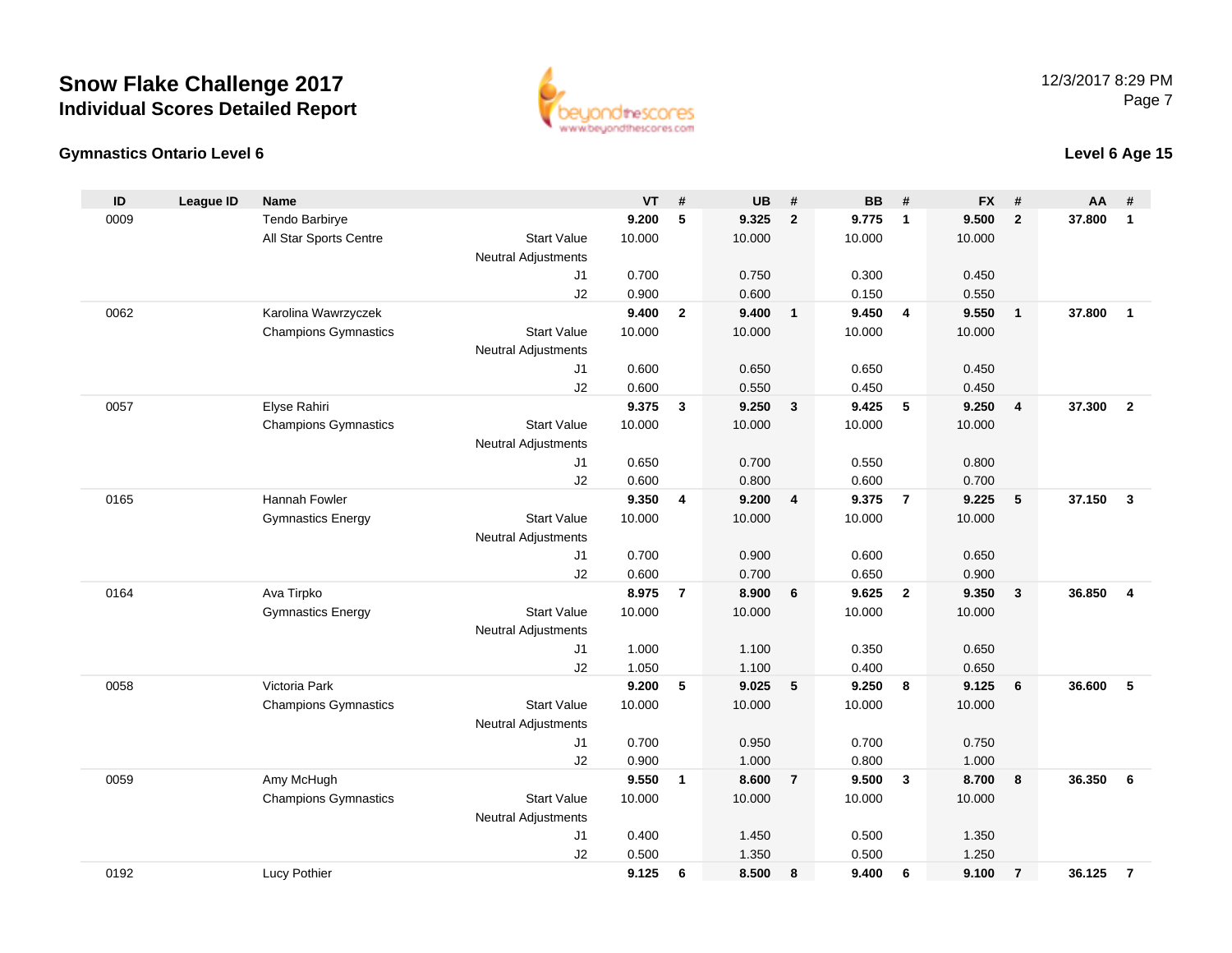

12/3/2017 8:29 PMPage 8

|      | Infinity Gymnastics Centre      | Start Value<br><b>Neutral Adjustments</b> | 10.000 |   | 10.000  | 10.000 |     | 10.000 |   |        |    |
|------|---------------------------------|-------------------------------------------|--------|---|---------|--------|-----|--------|---|--------|----|
|      |                                 | J1                                        | 0.800  |   | 1.500   | 0.550  |     | 1.000  |   |        |    |
|      |                                 | J2                                        | 0.950  |   | 1.500   | 0.650  |     | 0.800  |   |        |    |
| 0178 | Sophia Fairbairn                |                                           | 8.350  | 8 | 7.000 9 | 7.975  | - 9 | 7.950  | 9 | 31.275 | -8 |
|      | Hanover Aerials Gymnastics Club | <b>Start Value</b>                        | 10.000 |   | 9.500   | 10.000 |     | 9.500  |   |        |    |
|      |                                 | <b>Neutral Adjustments</b>                |        |   |         |        |     |        |   |        |    |
|      |                                 | J1                                        | 1.700  |   | 2.500   | 1.900  |     | 1.400  |   |        |    |
|      |                                 | J2                                        | 1.600  |   | 2.500   | 2.150  |     | 1.700  |   |        |    |

#### **Gymnastics Ontario Level 6**

| ID   | League ID | <b>Name</b>                 |                            | <b>VT</b> | #            | <b>UB</b> | #                       | <b>BB</b> | #              | <b>FX</b> | #                       | <b>AA</b> | #              |
|------|-----------|-----------------------------|----------------------------|-----------|--------------|-----------|-------------------------|-----------|----------------|-----------|-------------------------|-----------|----------------|
| 0060 |           | <b>Grace Earle</b>          |                            | 9.425     | $\mathbf{2}$ | 9.500     | $\overline{\mathbf{1}}$ | 9.325     | 3              | 9.375     | $\mathbf{2}$            | 37.625    | 1              |
|      |           | <b>Champions Gymnastics</b> | <b>Start Value</b>         | 10.000    |              | 10.000    |                         | 10.000    |                | 10.000    |                         |           |                |
|      |           |                             | <b>Neutral Adjustments</b> |           |              |           |                         |           |                |           |                         |           |                |
|      |           |                             | J1                         | 0.650     |              | 0.500     |                         | 0.700     |                | 0.550     |                         |           |                |
|      |           |                             | J2                         | 0.500     |              | 0.500     |                         | 0.650     |                | 0.700     |                         |           |                |
| 0172 |           | Olivia Pillitteri           |                            | 9.650     | $\mathbf{1}$ | 8.575     | $\overline{\mathbf{2}}$ | 9.550     | $\overline{1}$ | 9.500     | $\mathbf{1}$            | 37.275    | $\overline{2}$ |
|      |           | <b>Gymnastics Energy</b>    | <b>Start Value</b>         | 10.000    |              | 10.000    |                         | 10.000    |                | 10.000    |                         |           |                |
|      |           |                             | <b>Neutral Adjustments</b> |           |              |           |                         |           |                |           |                         |           |                |
|      |           |                             | J <sub>1</sub>             | 0.300     |              | 1.500     |                         | 0.450     |                | 0.400     |                         |           |                |
|      |           |                             | J2                         | 0.400     |              | 1.350     |                         | 0.450     |                | 0.600     |                         |           |                |
| 0031 |           | Akanksha Guleria            |                            | 9.150     | 3            | 8.450     | $\mathbf{3}$            | 9.325     | $\mathbf{3}$   | 9.000     | 5                       | 35.925    | $\mathbf{3}$   |
|      |           | All Star Sports Centre      | <b>Start Value</b>         | 10.000    |              | 10.000    |                         | 10.000    |                | 10.000    |                         |           |                |
|      |           |                             | <b>Neutral Adjustments</b> |           |              |           |                         |           |                |           |                         |           |                |
|      |           |                             | J1                         | 0.750     |              | 1.500     |                         | 0.700     |                | 1.000     |                         |           |                |
|      |           |                             | J2                         | 0.950     |              | 1.600     |                         | 0.650     |                | 1.000     |                         |           |                |
| 0216 |           | Naomi Klassen               |                            | 8.550     | 5            | 8.100     | 5                       | 9.450     | $\overline{2}$ | 9.275     | $\overline{\mathbf{3}}$ | 35.375    | $\overline{4}$ |
|      |           | Northumberland              | <b>Start Value</b>         | 10.000    |              | 10.000    |                         | 10.000    |                | 10.000    |                         |           |                |
|      |           |                             | <b>Neutral Adjustments</b> |           |              |           |                         |           |                |           |                         |           |                |
|      |           |                             | J1                         | 1.300     |              | 2.000     |                         | 0.600     |                | 0.700     |                         |           |                |
|      |           |                             | J2                         | 1.600     |              | 1.800     |                         | 0.500     |                | 0.750     |                         |           |                |
| 0032 |           | Anaya Harrison              |                            | 9.050     | 4            | 8.250     | $\overline{4}$          | 8.650     | 5              | 9.175     | $\overline{4}$          | 35.125    | 5              |
|      |           | All Star Sports Centre      | <b>Start Value</b>         | 10.000    |              | 10.000    |                         | 10.000    |                | 10.000    |                         |           |                |
|      |           |                             | <b>Neutral Adjustments</b> |           |              |           |                         |           |                |           |                         |           |                |
|      |           |                             | J <sub>1</sub>             | 0.900     |              | 1.700     |                         | 1.300     |                | 0.850     |                         |           |                |
|      |           |                             | J2                         | 1.000     |              | 1.800     |                         | 1.400     |                | 0.800     |                         |           |                |
| 0189 |           | Sarah McArthur              |                            | 9.050     | 4            | 7.350     | 6                       | 9.150     | 4              | 9.275     | 3                       | 34.825    | 6              |
|      |           |                             |                            |           |              |           |                         |           |                |           |                         |           |                |

**Level 6 Age 16+**